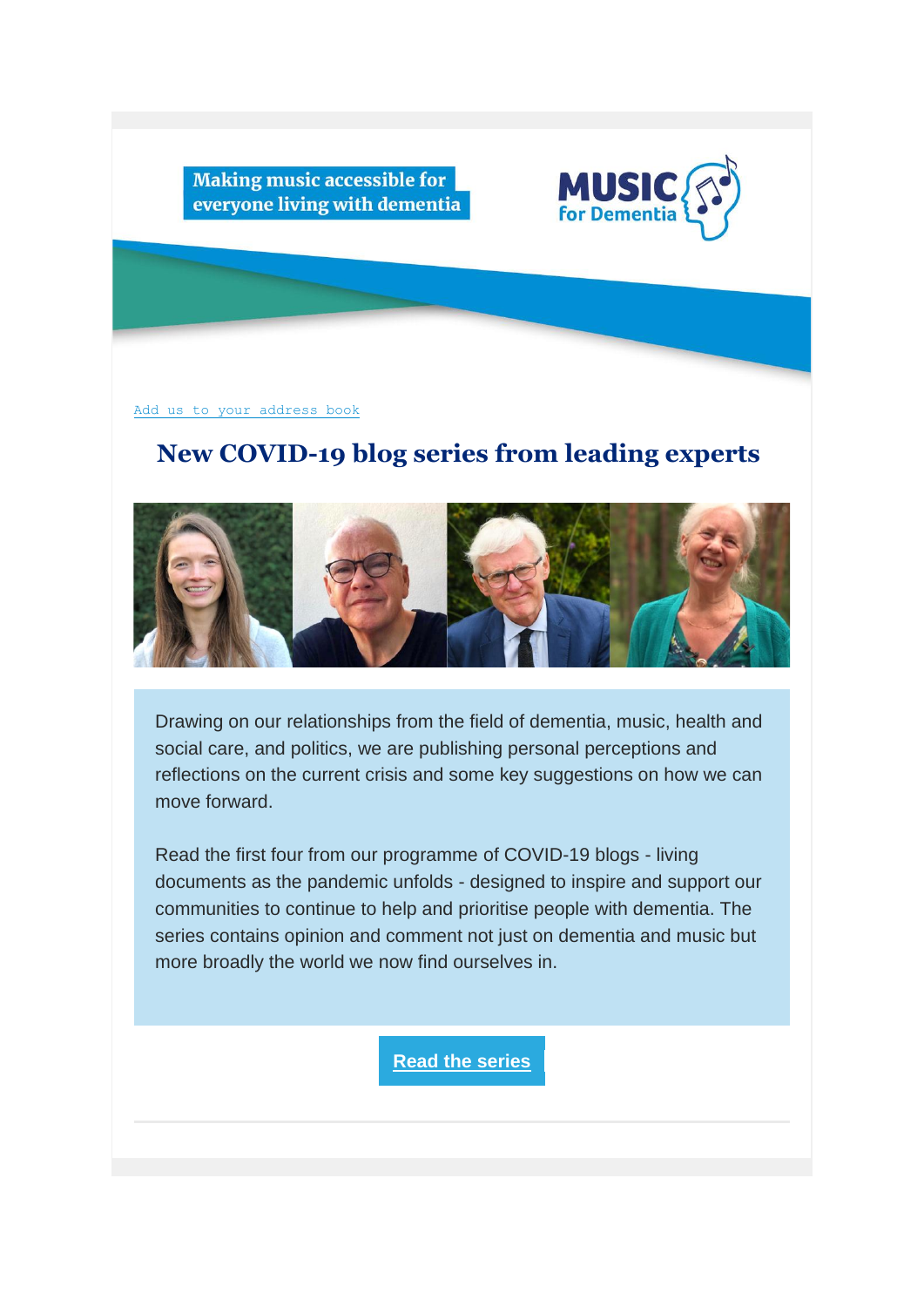

**Why is music even more relevant during a time of crisis?**

**Grace Meadows, Programme Director, Music for Dementia** expresses her thoughts on how music has been an antidote for so many during recent weeks and months.

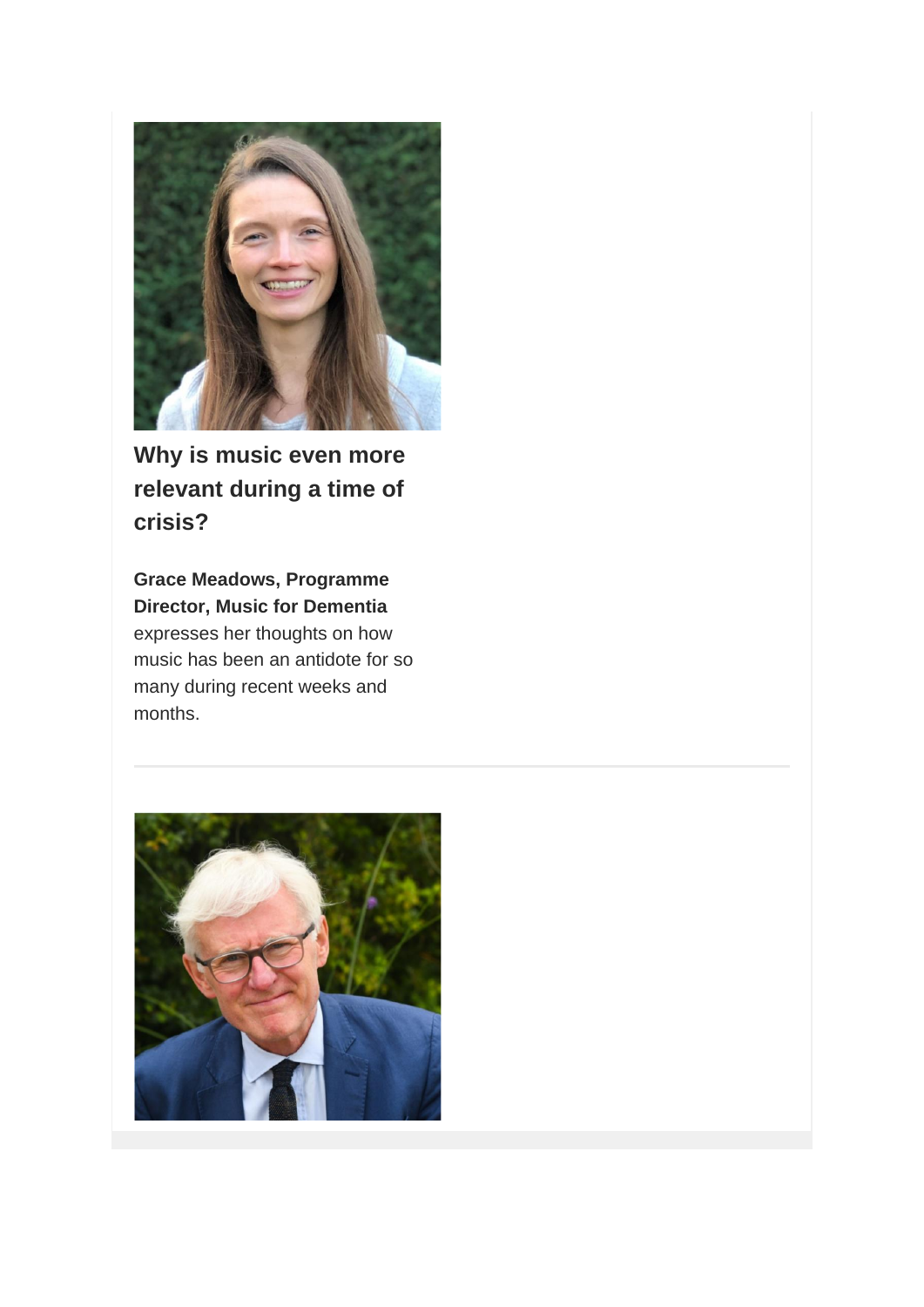**What will happen to health and social care now? What lessons will be learnt for dementia care and support post Covid-19?**

**Rt Hon Sir Norman Lamb, Former Minister for Care & Support, Department of Health** shares his insights and hopes.



**Why the fear of social isolation and loneliness maybe as great as that of Covid-19 and how we can 'overcome'**

**Andy Nazer, Campaigns Manager, Campaign to End Loneliness** examines the potential dangers of loneliness and social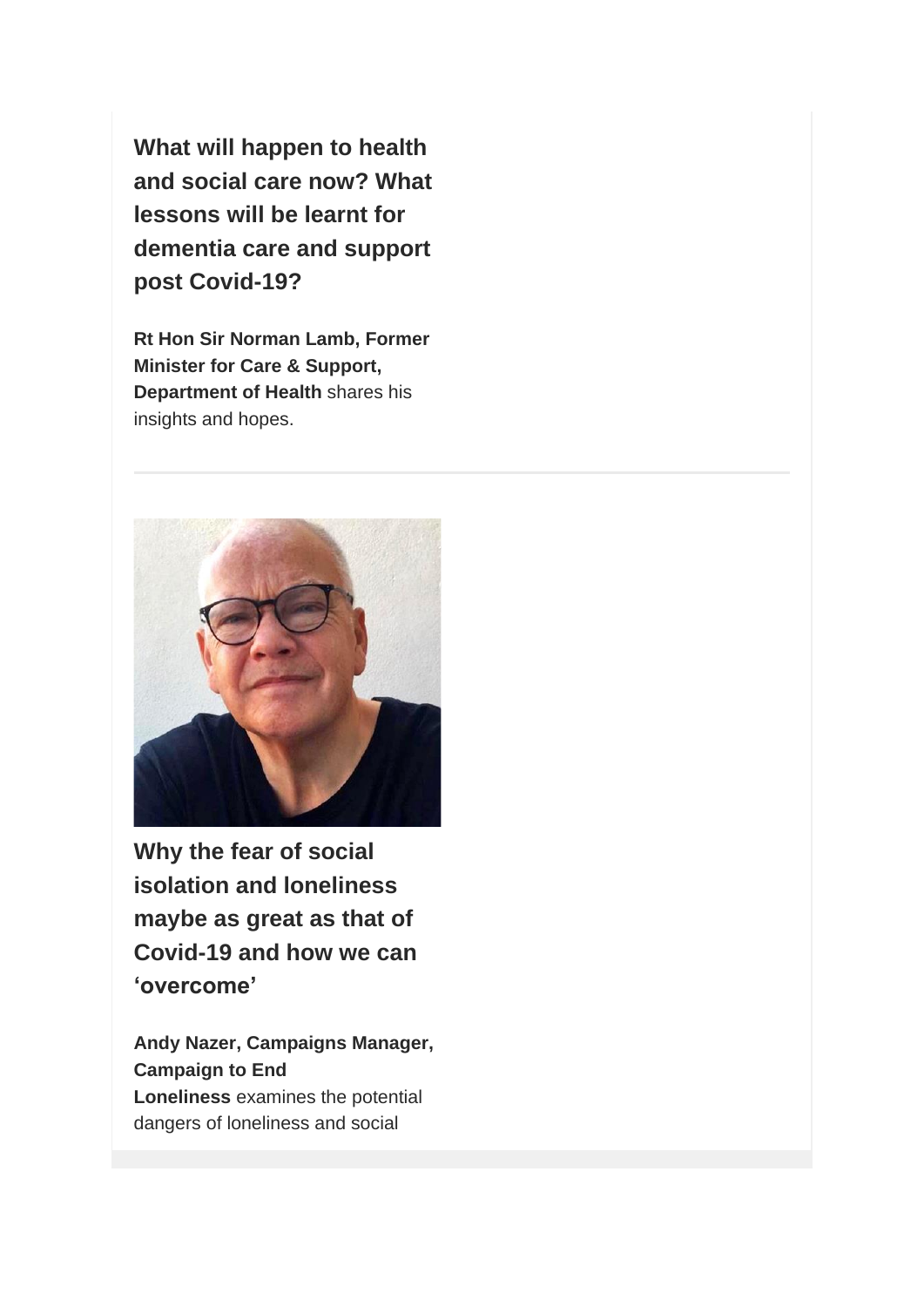isolation for older people with dementia and their carers.



**Why music matters to me even more during Covid-19: A personal perspective from a person living with dementia**

**Jennifer Bute, retired doctor** explains how music can help people rediscover themselves in its rhythms and memories.